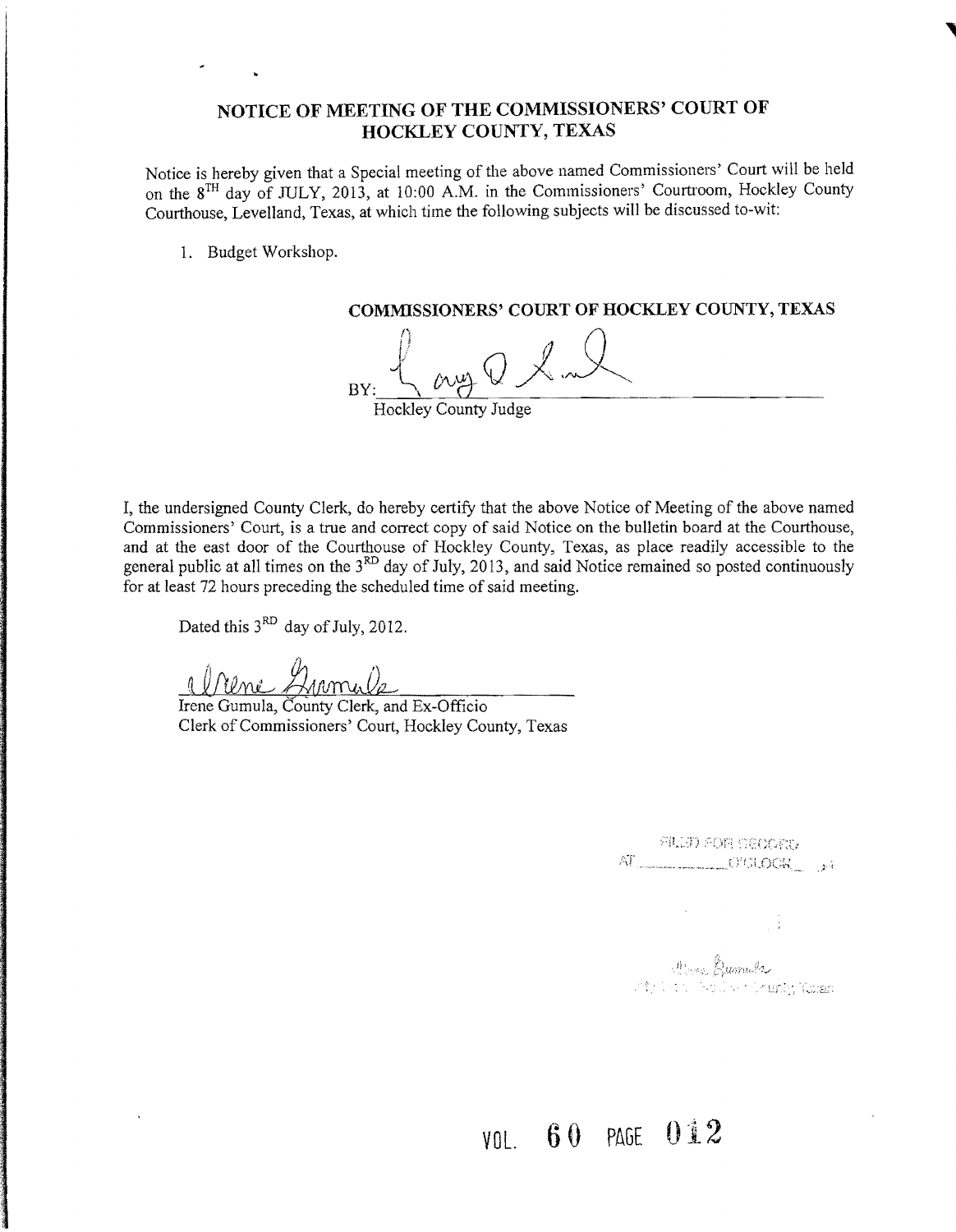## SPECIAL MEETING JULY 8, 2013

Be it remembered that on this the  $8^{TH}$  day of July A.D. 2013, there came on to be held a Special meeting of the Commissioners' Court, and the Court having convened in Special session at the usual meeting place thereof at the Courthouse in Levelland, Texas, with the following members present to-wit:

| <b>Larry Sprowls</b>       | <b>County Judge</b>                |
|----------------------------|------------------------------------|
| Curtis D. Thrash           | <b>Commissioner Precinct No. 1</b> |
| <b>Larry Carter</b>        | <b>Commissioner Precinct No. 2</b> |
| J. L. "Whitey" Barnett     | <b>Commissioner Precinct No. 3</b> |
| Thomas R "Tommy" Clevenger | <b>Commissioner Precinct No. 4</b> |

Irene Gumula, County Clerk, and Ex-Officio Clerk of Commissioners' Court when the following proceedings were had, to-wit:

Commissioners' Court met on Monday, July 8, 2013 at 10:10 A. M. for county budget discussion. Judge Larry Sprowls declared court recess at 11:50 A. M. Commissioner's Court met on Wednesday, July 10,2013 at 10:10 A. M., recessed at 12:00 P.M., reconvened at 2:00 P.M. court adjourned at 5:00 P.M..

## VOL. 60 PAGE 013